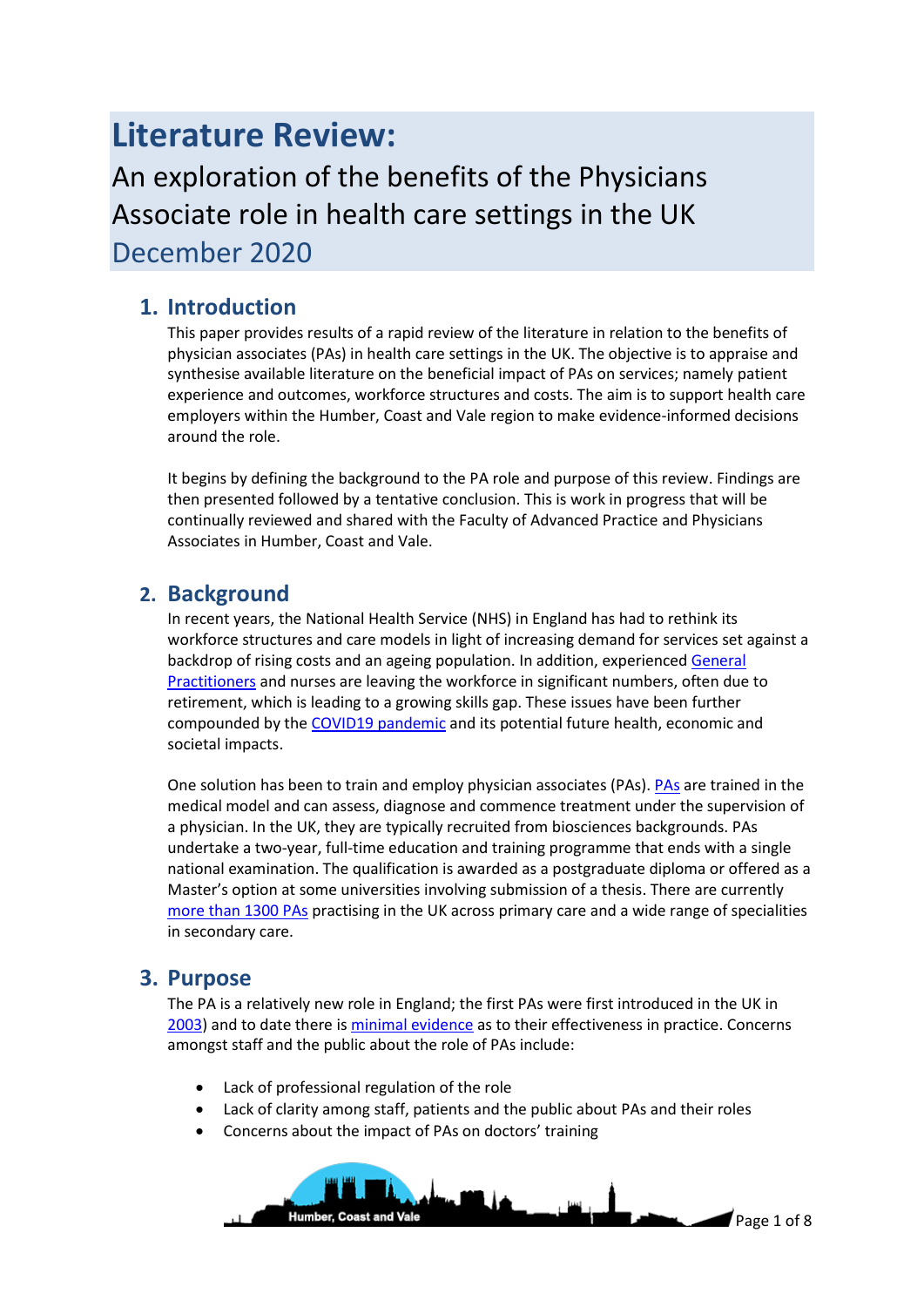- Lack of clarity around supervision
- [Suitability of PAs](https://bjgp.org/content/bjgp/67/664/e785.full.pdf) to different care settings
- A [media viewpoint](https://www.thesun.co.uk/living/3794522/cash-strapped-nhs-will-be-propped-up-cheap-doctors/) that PAs as a quick and cheap substitute for fully qualified doctors

This review therefore considers research that has explored the benefits of the PA role in England and the devolved nations since 2003. The findings are broken down by primary, secondary and mental health care; then further into patient, workforce and cost impact. References are embedded within the document for ease of access.

# **4. Benefits of the role**

### **4.1 Primary Care**

In October 2017, the Royal College of General Practitioners (RCGP) published a position paper on PAs working in general practice. The [RCGP](https://www.rcgp.org.uk/-/media/Files/Policy/A-Z-policy/2017/RCGP-position-paper-on-physician-associates-oct-2017.ashx?la=en) (2017) paper describes the PA as a 'complementary' rather than substitute role for GPs that can help expand capacity in response to evolving healthcare needs in an increasing and ageing population.

#### **Patient impact**

A systematic review by [Halter et al. \(2013\)](https://bmchealthservres.biomedcentral.com/articles/10.1186/1472-6963-13-223) (49 studies of which 46 were from the USA and of moderate quality) found approximately half of PAs were reported to work in primary care. The majority of their workload was the management of younger patients with acute illness. Acceptability by patients in this cohort was consistently found to be high. In another study [Halter et. al. 2017](http://openaccess.sgul.ac.uk/109110/1/Halter_et_al-2017-Health_Expectations.pdf) also found that, overall, patients accepted a PA in place of a GP for noncomplex consultations.

In terms of patient safety, in an observational research study b[y De Lusignan](https://journals.plos.org/plosone/article?id=10.1371/journal.pone.0160902) et al. (2016) experienced GPs could not differentiate between PA and GP consultations; the observing GPs deemed the PAs to provide safe and effective consultations. However GP consultations were rated by participants as more competent overall. [Farmer et al. \(2009\)](https://citeseerx.ist.psu.edu/viewdoc/download?doi=10.1.1.579.4248&rep=rep1&type=pdf) echoed that PA's practice was found to be safe in their mixed-methods study in Scotland; patients who were interviewed as part of this study were found to be satisfied with their care by PAs and the vast majority were happy to see PAs again for similar problems. All researchers emphasised the fact that patient safety is dependent on effective medical supervision.

Feedback from GPs and practice managers has also been shown to be positive, specifically when comparing between PAs and Nurse Practitioners (NPs), with PAs being seen as having a wider range of competencies, requiring less supervision and being more willing to make their own decisions compared to NP[s \(Drennan et. al. 2017\).](https://core.ac.uk/download/pdf/161815273.pdf)

#### **Workforce impact**

[Parle and Ennis \(2015\)](https://bjgp.org/content/65/634/224) describe PA's scope of practice as being defined by their supervising doctor and thus variable depending on local need[. Farmer et al. \(2009\)](https://citeseerx.ist.psu.edu/viewdoc/download?doi=10.1.1.579.4248&rep=rep1&type=pdf) found that team members working with PAs saw them as bringing additional complementary skills and attitudes to teams. Correspondingly in the comparative study by [Drennan et. al. \(2015\)](https://bjgp.org/content/bjgp/65/634/e344.full.pdf), PAs were found to make more thorough and higher quality records than GPs. On average, the PAs's consultation times were longer than with GPs (15/20 mins instead of 10 mins) and gave more detailed consultation records. PAs in this study reported that they felt most

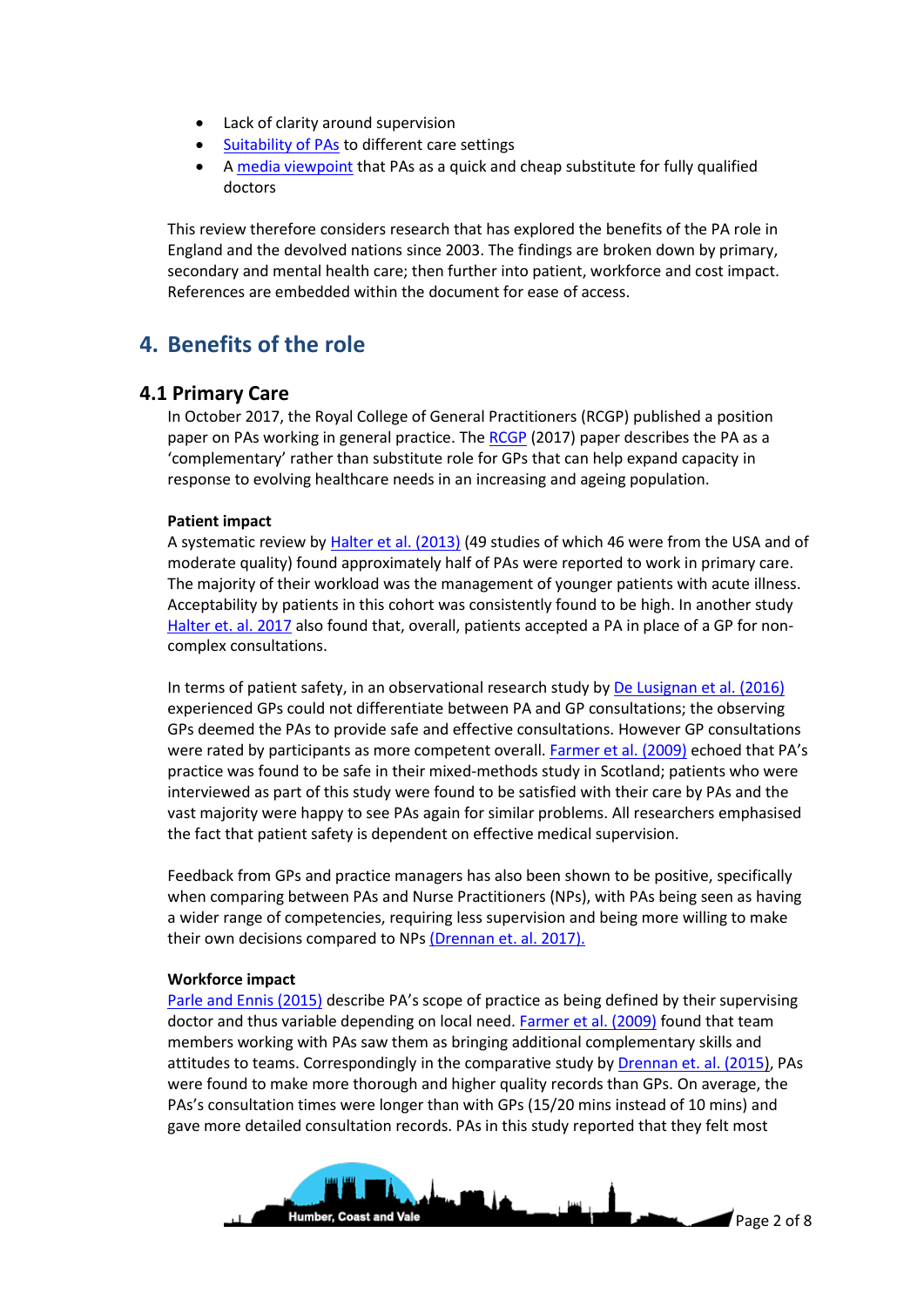effective when there was a clear gap in a team that they could fill. This was echoed by [Roberts et al. \(2019\)](https://www.ncbi.nlm.nih.gov/pmc/articles/PMC6520076/) who argue that employers must have effective systems and processes in place to support the integration of the role. The findings suggest PAs should be part of a wider multidisciplinary team with effective medical supervision; a strong and trusting relationship was also found to be crucial between PAs and their supervising doctor.

#### **Cost impact**

Physician Associates have been shown to be potentially cost-effective in primary care by [Drennan et. al. \(2015\)](https://bjgp.org/content/bjgp/65/634/e344.full.pdf); no significant differences were found between PAs and GPs in the rate of diagnostic tests ordered, secondary care referrals or prescriptions issued for same day appointments. Although shorter, the cost of a GP consultation exceeded that of a PA by approximately £6.22. The researchers were keen to emphasise however that their economic analysis was limited to consultation times only, rather than the total cost of treatment. Also a lack of data on time spent by GPs on supervising PAs and signing their prescriptions indicate that the real costs of PAs were potentially undervalued. The researchers suggest that employment of PAs to consult patients, aligned with their competencies, has the potential to liberate GP time to concentrate on more complex patients.

In a study by [Farmer et al. \(2009\),](https://citeseerx.ist.psu.edu/viewdoc/download?doi=10.1.1.579.4248&rep=rep1&type=pdf) teams noted that PAs (at band 7) brought a level of skills and attitudes that overlapped with other roles; particularly nursing and medical roles. It was found that PAs would result in savings of at least £43,000 if they worked 'like' a generalist medic (specialist trainee, staff grade or GP in training).

#### **Discussion**

The studies all produced positive results in terms of patient, workforce and economic impact. However all studies described here are small scale, so results are not generalizable. The methods also have the potential for bias; for instance none were randomised controlled trials and some studies involved PAs trained or working in the USA. As highlighted by Drennan et al. (2015) the economic analysis described in some studies was also limited; so the total cost of treatment and support for PAs was not calculated.

Certainly all authors highlighted a significant issue for policy makers in regards to the lack of PAs 'jurisdictional authority', in particular their inability to prescribe and order X-rays. This is described as having a negative impact on cost-effectiveness, workforce impact and patient care delivery; issues which should resolve onc[e statutory regulation and prescribing rights](https://www.rcgp.org.uk/-/media/Files/Policy/A-Z-policy/2017/RCGP-position-paper-on-physician-associates-oct-2017.ashx?la=en) are introduced by the UK government in conjunction with the General Medical Council (GMC). Authors of the reviewed studies comment that having effective supervision structures in place can help to mitigate these issues.

In all of the studies, the researchers were keen to emphasise that PAs should not be regarded as a direct substitute for other roles such as a nurse or a doctor. Indeed patients were described as being comfortable having an appointment with a PA for simple issues such as minor ailments or management of a single long-term condition, but not for complex multiple long-term conditions or for receiving bad news such as a cancer diagnosis. All of the authors describe the importance of fully preparing for and explaining the role to staff and patients in order to ensure a smooth transition into the health care environment.

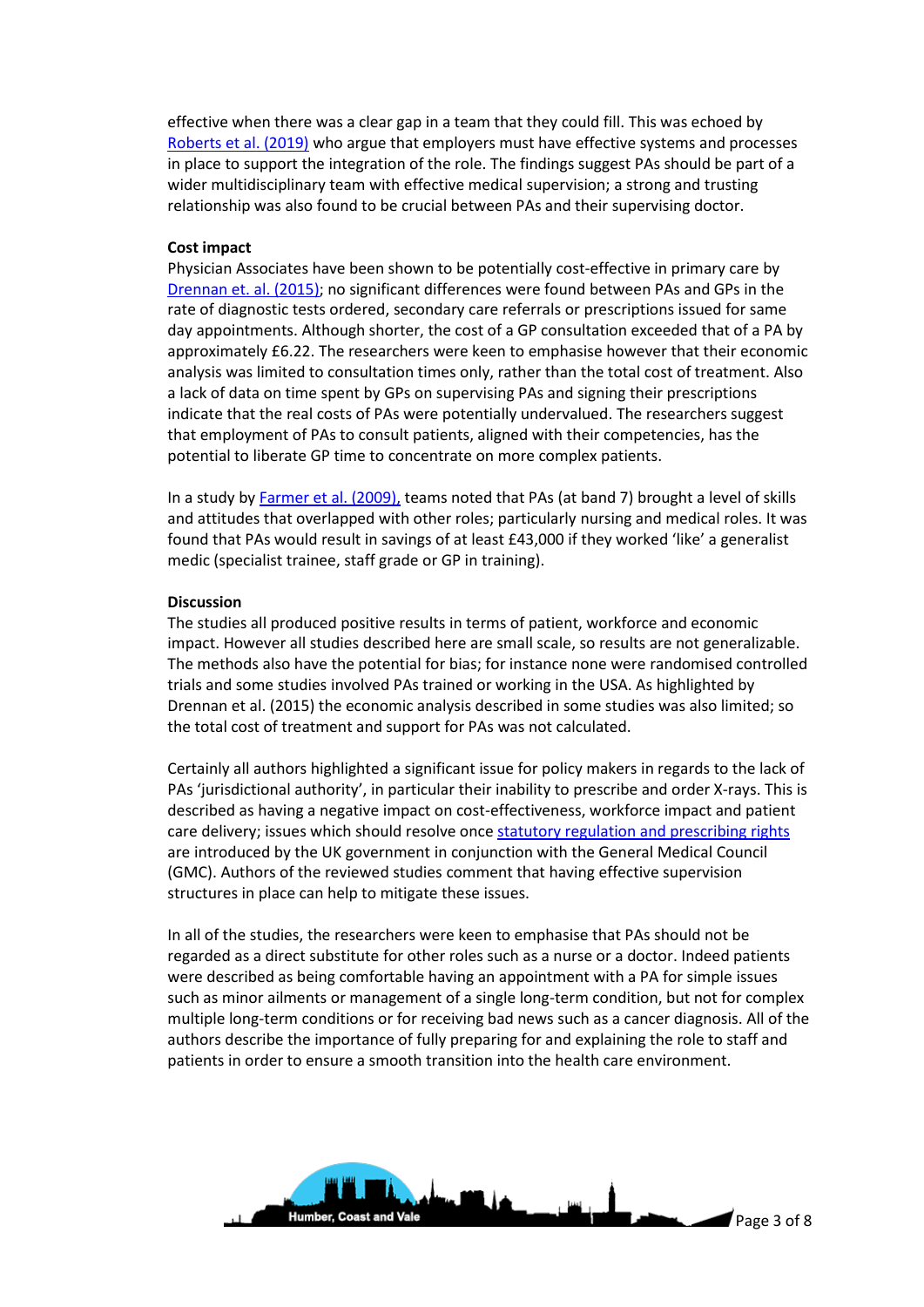# **4.2 Secondary Care and Mental Health Care**

The [Faculty of Physicians Associates](https://www.fparcp.co.uk/employers/guidance) explains how PAs can perform a multitude of functions within the hospital setting, irrespective of the specialty in which they work.

#### **Patient impact**

A mixed-methods study by [Halter et al. \(2020\)](https://bmjopen.bmj.com/content/bmjopen/10/9/e037557.full.pdf) found that PAs in three emergency departments in England treated patients with a broad range of conditions safely, and at a comparable level to foundation year two doctors-in-training (FY2s). The researchers found that PAs were seen as providing more consistent, long-term care than FY2s whose rotations in ED lasted only 4 months.

[Drennan et al. \(2019a\)](https://pubmed.ncbi.nlm.nih.gov/31162917/) conducted a multiphase study that explored the contribution of PAs in acute hospital settings. In this study, the medical/surgical teams largely employed PAs on wards where they provided continuity. Their long-term deployment in these areas was found to aid communication with both staff and patients. Their knowledge of clinical and hospital policies was also viewed as valuable to junior doctors on rotation. PAs were found to work safely as part of the medical/surgical team. In the emergency department, PAs attended patients under the supervision of a consultant; when compared with junior doctors, the patient outcomes were the same. PAs were also reported to help make the patient journey to discharge smoother. However, the researchers concluded that PAs ability to prescribe and order imaging would improve their utilisation.

Correspondingly the systematic review by [Drennan et al. \(2019b\)](https://bmjopen.bmj.com/content/8/6/e019573.full) explored the impact of PAs in acute internal medicine, emergency medicine, trauma and orthopaedics and mental health. They found that PAs can make a positive contribution to patients in terms of reduced waiting times in the emergency, operative and postoperative phases of care, reduced postoperative complications and either no difference or a reduction in mortality when compared to other roles of a similar level. The studies reviewed also produced generally high patient satisfaction.

[Taylor et al. \(2019\)](https://link.springer.com/article/10.1186/s12913-019-4410-9) found similar results in a qualitative study conducted with fifteen patients receiving care from PAs working across five acute hospital services in England. Participants were described as feeling trust and confidence in their relationship with PAs and experiencing emotional care and support for their conditions. Whilst Taylor et al. (2019) found positive patient impacts, they emphasised the need to inform patients and the public about the role so as not to cause feelings of mistrust or confusion.

A later study by **Taylor et al. (2020)** looked at how best to educate the patients about the PA role; they suggest the preferred method of introducing PAs was via a small information leaflet and a verbal explanation of the role to patients by the PA themselves.

#### **Workforce impact**

The review by Drennan [et al. \(2019a\)](https://bmjopen.bmj.com/content/8/6/e019573.full) found high levels of staff acceptability of the PA role in acute, ED, trauma and orthopaedics and mental health without negatively impacting on existing professions. In mental health, the one study's qualitative evidence suggests this is achieved through adequate support, team cohesion and improvements in working as a system.

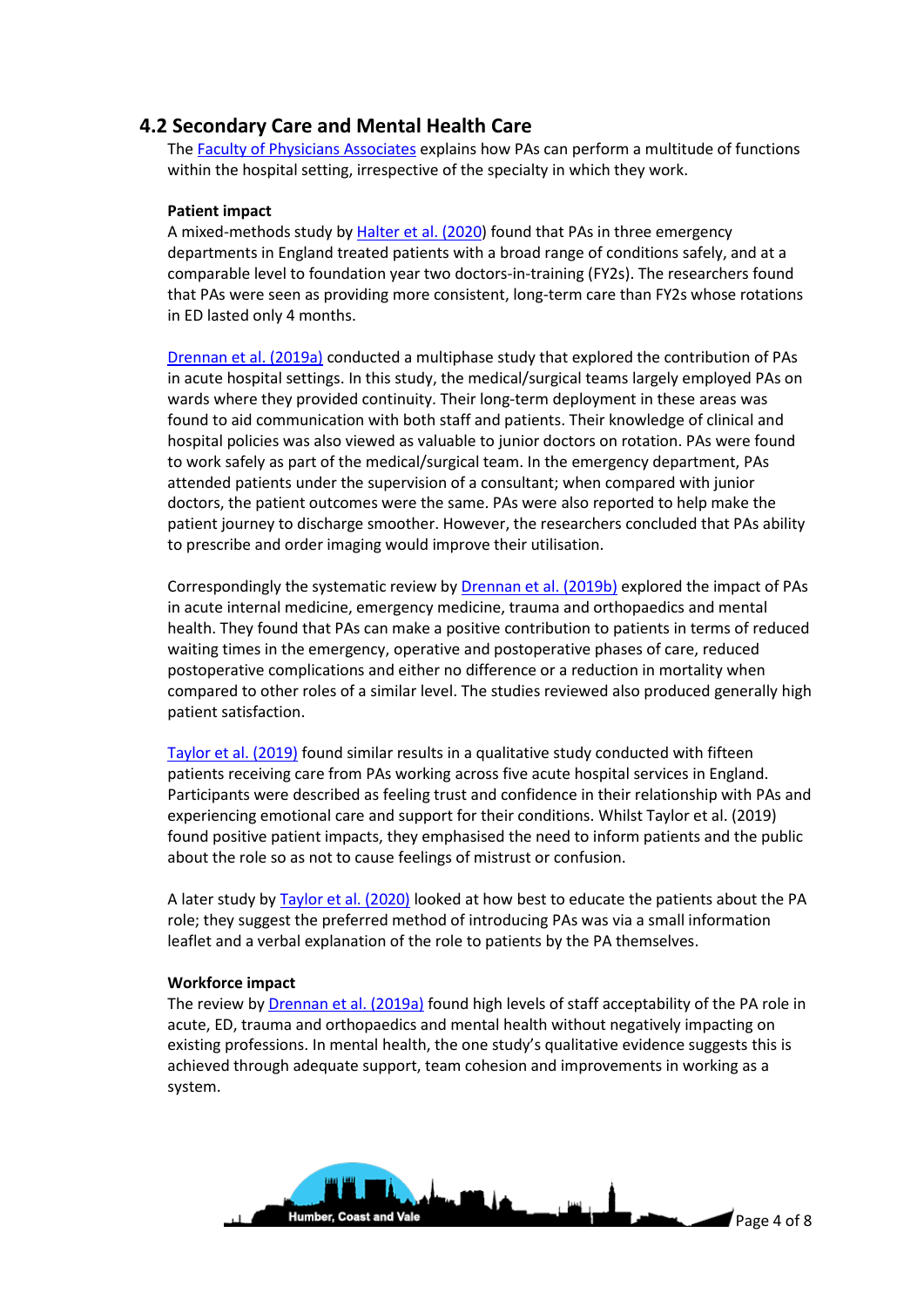The need to provide a supportive work environment to enable PAs to make positive workforce impacts is echoed by **Brown et al. (2020)**; they describe how continuity and relevant clinical exposure can support integration into the workforce. Similarly negative attitudes from staff towards PAs, inappropriate workloads and lack of PA role models can result in harm to their identity formation. This in turn was suggested by Brown et al. (2020) to negatively affect their impact in the workplace. [Ritsema and Roberts \(2016\)](https://pubmed.ncbi.nlm.nih.gov/27927813/) echoed this and found PAs were least satisfied when they were unable to completely apply their training; the cause was perceived as being due to the newness of the role, absence of prescriptive rights and a deficiency in the understanding of the role by employers.

A national survey of doctors' experiences of working with PAs in a wide range of specialties was also conducted b[y Williams and Ritsema \(2014\).](https://www.rcpjournals.org/content/clinmedicine/14/2/113) As demonstrated in previous studies, doctors were found to be content overall with this new role. Doctors were however most concerned that they could not use PAs to their full potential due to the aforementioned legal limitations in addition to variation by employers in support provided and the application of th[e Competence and Curriculum Framework for the PA.](https://www.fparcp.co.uk/employers/guidance) The researchers also underlined that some doctors believed patients may not be able to distinguish PAs from doctors; an issue perceived as either as positive, because it reflected PA competency or negative as it reflected negatively on the PA and their medical team.

#### **Cost impact**

PAs have the potential to produce cost savings in secondary care. However the evidence is mixed, sometimes contradictory and scant. In the systematic review b[y Drennan et al.](https://bmjopen.bmj.com/content/8/6/e019573.full)  [\(2019\),](https://bmjopen.bmj.com/content/8/6/e019573.full) researchers concluded that lower costs were reported in acute medicine studies where physicians were replaced by PAs; importantly there were no differences in clinical outcomes or in length of stay. In other studies within the same review, there were little to no differences in cost or it was difficult to interpret due to confounding factors such as differences in staffing levels overall when comparing results. The authors therefore called for more research in this area.

#### **Discussion**

PAs have made positive impacts in secondary and mental health care. They are valued members of the team that can relieve staffing pressures and improve the efficiency of care delivery. However research in this area as scant and lacking in scientific robustness. In particular, there was very limited evidence in mental health and no literature that covered specialty areas, for instance paediatrics or elderly care. Some data was also obtained from Canada and the USA owing to the dearth of UK evidence. This makes it difficult to draw strong conclusions about the benefits of PAs across secondary care in the UK more broadly.

Similarly whilst some evidence shows that PAs can result in cost savings, there has been no robust, positivist research conducted with clear quantitative evidence of cost vs benefits; in these studies PAs worked as additions as well as replacements of other roles in multifaceted systems which created challenges in identifying cause and effect.

A recurring theme however is the need for regulation and a work environment with effective support mechanisms. As with primary care, secondary and mental health care employers must prepare for PAs; this is important in terms of robust governance structures and clear communication strategies to ensure that PAs can work to their full potential and staff and patients understand their role within the team.

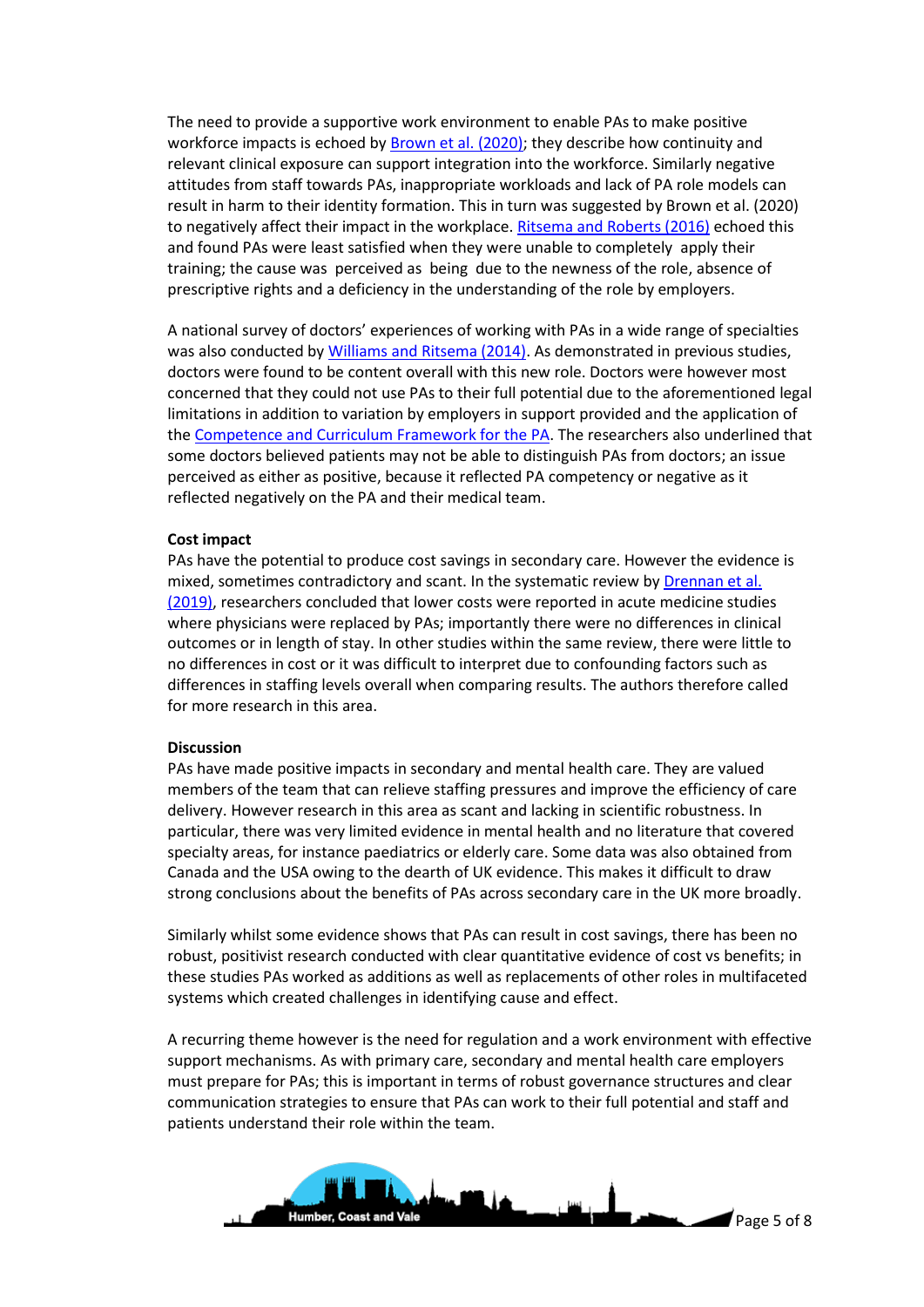# **5. Recommendations**

The following recommendations are suggested for researchers and policy makers in the HCV region:

### **•** Conduct further research

Given the paucity of UK-based evidence, future high-quality research that utilises these findings and further evaluates their effectiveness is warranted; particularly around patient's experiences of PAs, the longer-term outcomes of PA-led care, the cost-effectiveness of the PA role compared to other roles and evaluation of the role in a variety of settings.

#### **Educate employers, staff and the public on the role**

In order to enable PAs to work to their full potential, employers, staff and patients need to have a greater understanding of the role in terms of its limits and abilities. Policy makers should therefore seek to promote facts about the role in addition to providing supportive infrastructures (i.e. effective supervision, role models etc.).

### **Continue to lobby government on the required structural changes** Whilst the legislation around PA prescribing and regulation has been delayed inevitably due to COVID19, it is causing a barrier to the effectiveness of the PA role. Senior policy makers need to continue to work with the GMC and the government on the required changes to enable this role to better support their wider multidisciplinary teams.

# **6. Conclusion**

In conclusion there are potential patient, workforce and cost benefits of PAs in primary, secondary and mental health care. PAs are shown to provide more detailed consultations than GPs and act as a constant pillar of support for patients and staff on rotation within the hospital environment. They are potentially more cost-effective than GPs for same day, noncomplex appointments and may be less costly than physicians in an acute setting. Importantly they are safe, viewed positively by patients with non-complex issues and valued by their wider multidisciplinary teams for their knowledge and skillsets.

However more high quality research evidence is needed; the literature is sparse and of variable quality. Most studies discussed here have a small sample size and there is a distinct lack of randomised controlled trials and control groups.

There is also work to be done at a local level to enable a greater understanding of the role by employers and the public. Employers need to educate and prepare staff and patients on the role. Without this, PAs will not be utilised effectively which can result in negative impacts on their identity and misunderstandings for the wider workforce and patients.

Finally, the UK government also need to act urgently in relation to the pending regulatory and prescribing rights for PAs in order for them to realise their full potential.

The table in appendix 1 summarises physician associates in relation to their patient, workforce and cost benefits, alongside enablers and barriers.

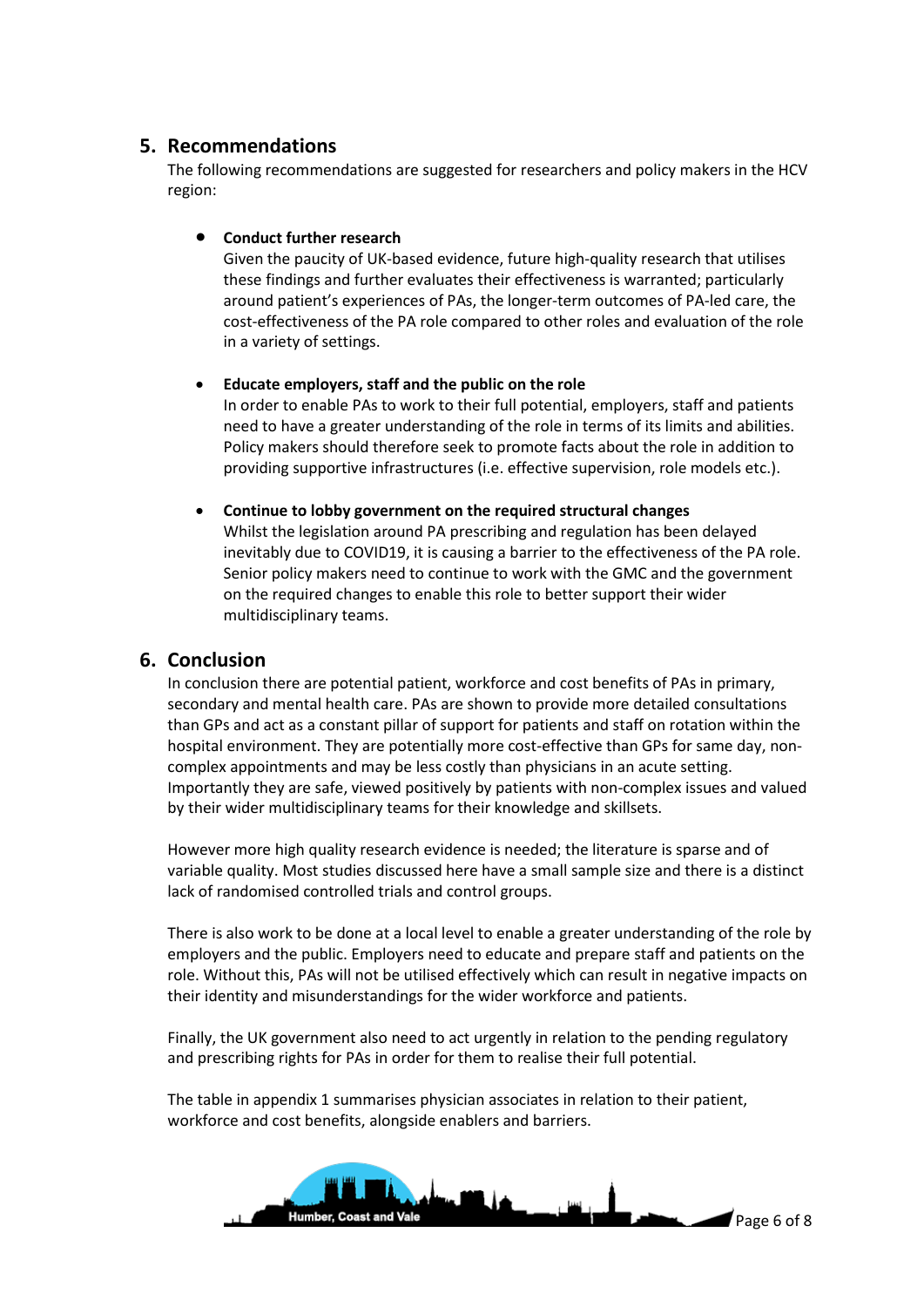### Appendix 1 Summary of PA benefits

| Sector              | <b>Patient benefits</b>   | <b>Workforce benefits</b>      | <b>Cost benefits</b>        | <b>Barriers</b>            | <b>Enablers</b>              |
|---------------------|---------------------------|--------------------------------|-----------------------------|----------------------------|------------------------------|
| <b>Primary Care</b> | No major differences      | PAs made more detailed         | Although shorter, the       | Confusing and varying      | PAs possess a wide range     |
|                     | seen in rates of same     | consultation records and       | cost of a GP consultation   | role expectations from     | of diagnostic and            |
|                     | day/urgent                | consultation times with        | exceeded that of a PA by    | wider teams and patients   | therapeutic skills* i.e.     |
|                     | appointments, re-         | PAs were longer than GPs       | £6.22* (Drennan et al,      | (Williams and Ritsema,     | same day and urgent          |
|                     | consultation, referral to | (15 or 20 mins instead of      | 2015)                       | $2014$ ).                  | consultations,               |
|                     | secondary care,           | 10 mins) (Drennan et al.       |                             |                            | examinations, ordering       |
|                     | prescribing, ordering     | 2015)                          | *Economic analysis is       | Unregulated status         | tests, test results reviews, |
|                     | investigations or         |                                | limited to consultation     | preventing PAs from        | diagnosis, prescribing,      |
|                     | interventions (Drennan et | PA consultations were          | times only, rather than     | carrying out full range of | counselling, prevention,     |
|                     | al. 2015).                | competent and safe but         | total cost of treatment.    | duties, including          | education, research,         |
|                     |                           | GP consultations rated         | Lack of data on time        | prescribing and ordering   | administrative services      |
|                     | Acceptability to patients | more competent (De             | spent by GPs on             | X-Rays (Drennan et al      | (Drennan et al. 2015) and    |
|                     | found to be consistently  | Lusignan et al, 2016).         | supervising PAs and         | 2011; Williams and         | supporting GPs in the        |
|                     | high (Halter et al, 2013) |                                | signing their prescriptions | Ritsema 2014; Ritsema      | management of complex        |
|                     |                           | <b>Doctors supervising PAs</b> | means that the real costs   | and Roberts, 2016).        | caseloads (Parle and         |
|                     |                           | (surveyed in 2012) mostly      | of PAs is probably          |                            | Ennis, 2015)                 |
|                     |                           | satisfied with PAs             | underestimated (Drennan     | Diversity of PA training   |                              |
|                     |                           |                                | et al. 2015)                | and support from           | *PAs autonomy varies         |
|                     |                           | (Drennan et al, 2015) PAs      |                             | employers (Williams and    | considerably depending       |
|                     |                           | were satisfied with their      |                             | Ritsema, 2014).            | on setting, experience,      |
|                     |                           | work when within a             |                             |                            | competence and local         |
|                     |                           | distinct role and had          |                             |                            | requirements                 |
|                     |                           | trusting relationships         |                             |                            |                              |
|                     |                           | with doctors in their          |                             |                            |                              |
|                     |                           | teams (Ritsema and             |                             |                            |                              |
|                     |                           | Roberts, 2016).                |                             |                            |                              |
| Secondary           | PAs can treat patients    | PAs receive high levels of     | Lower costs were            | Patients may not be able   | PA's long-term               |
| Care/Mental         | with a broad range of     | staff acceptability in         | reported in acute           | to distinguish PAs from    | deployment in                |